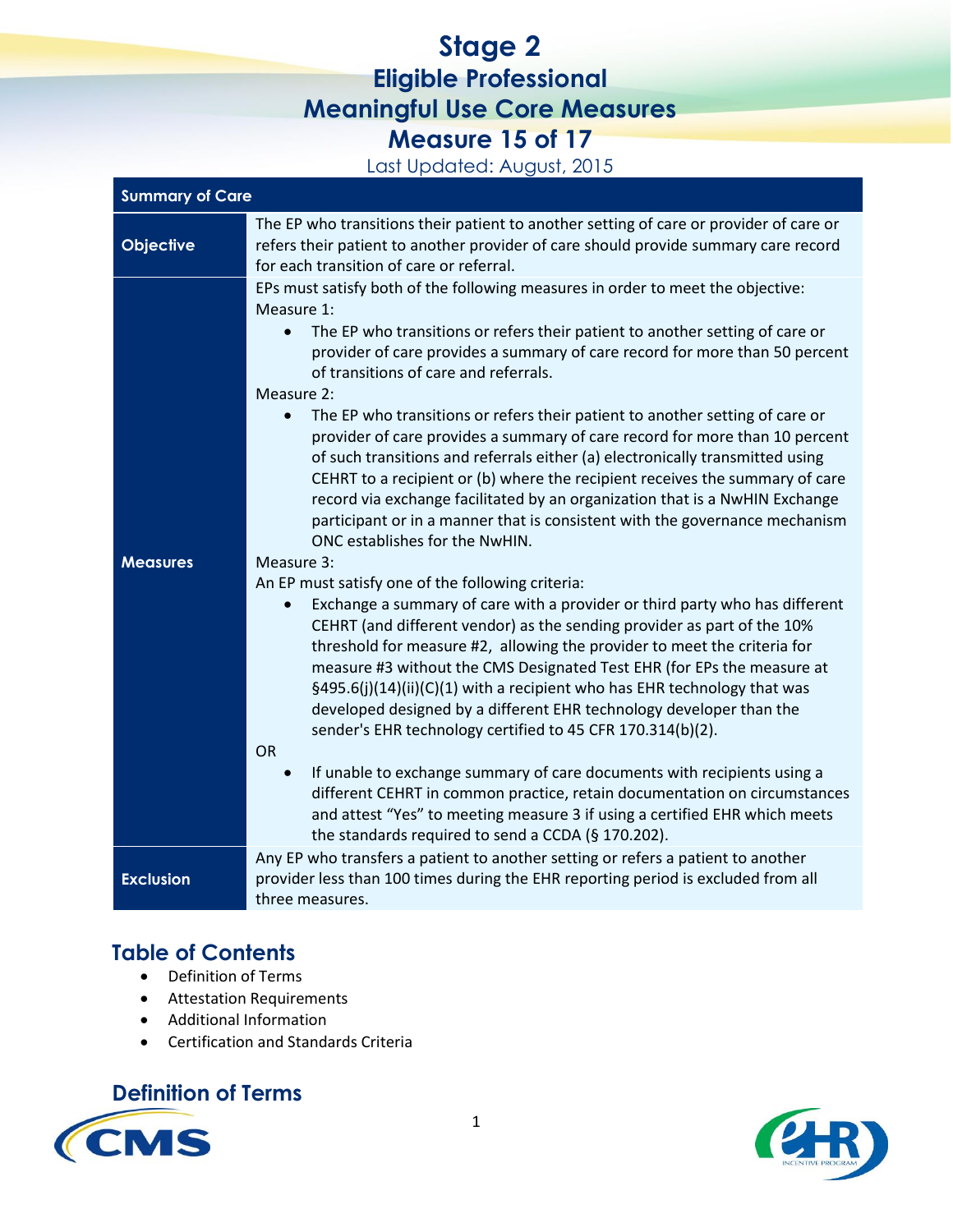**Transition of Care –** The movement of a patient from one setting of care (hospital, ambulatory primary care practice, ambulatory, specialty care practice, long-term care, home health, rehabilitation facility) to another. At a minimum this includes all transitions of care and referrals that are ordered by the EP.

**Summary of Care Record –** A summary of care record must include the following elements:

- Patient name.
- Referring or transitioning provider's name and office contact information (EP only).
- Procedures.
- **•** Encounter diagnosis
- **•** Immunizations.
- Laboratory test results.
- Vital signs (height, weight, blood pressure, BMI).
- Smoking status.
- Functional status, including activities of daily living, cognitive and disability status
- Demographic information (preferred language, sex, race, ethnicity, date of birth).
- Care plan field, including goals and instructions.
- Care team including the primary care provider of record and any additional known care team members beyond the referring or transitioning provider and the receiving provider.
- Reason for referral
- Current problem list (EPs may also include historical problems at their discretion).
- Current medication list, and
- Current medication allergy list.

**Problem List –** At a minimum a list of current, active and historical diagnoses. We do not limit the EP to just including diagnoses on the problem list.

**Active/current medication list –** A list of medications that a given patient is currently taking.

**Active/current medication allergy list –** A list of medications to which a given patient has known allergies.

**Allergy –** An exaggerated immune response or reaction to substances that are generally not harmful.

**Care Plan –** The structure used to define the management actions for the various conditions, problems, or issues. A care plan must include at a minimum the following components: problem (the focus of the care plan), goal (the target outcome) and any instructions that the provider has given to the patient. A goal is a defined target or measure to be achieved in the process of patient care (an expected outcome).

### **Attestation Requirements**

DENOMINATOR/NUMERATOR/ THRESHOLD/EXCLUSION

MEASURE 1:

 DENOMINATOR: Number of transitions of care and referrals during the EHR reporting period for which the EP was the transferring or referring provider.



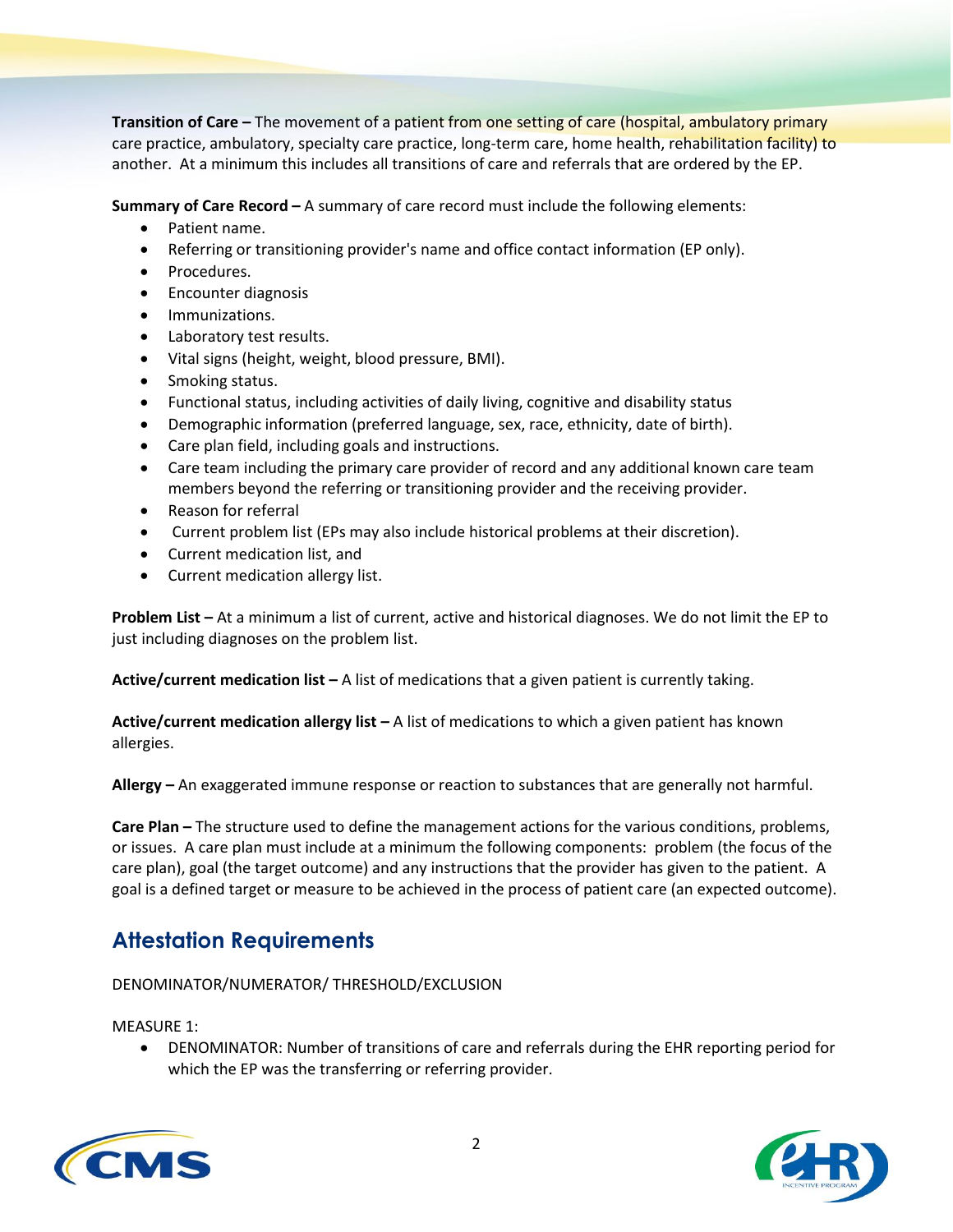- NUMERATOR: The number of transitions of care and referrals in the denominator where a summary of care record was provided.
- THRESHOLD: The percentage must be more than 50 percent in order for an EP to meet this measure.
- EXLCUSION: Any EP who transfers a patient to another setting or refers a patient to another provider less than 100 times during the EHR reporting period is excluded from all three measures.

#### MEASURE 2:

- DENOMINATOR: Number of transitions of care and referrals during the EHR reporting period for which the EP was the transferring or referring provider.
- NUMERATOR: The number of transitions of care and referrals in the denominator where a summary of care record was a) electronically transmitted using CEHRT to a recipient or b) where the recipient receives the summary of care record via exchange facilitated by an organization that is a NwHIN Exchange participant or in a manner that is consistent with the governance mechanism ONC establishes for the nationwide health information network. The organization can be a third-party or the sender's own organization.
- THRESHOLD: The percentage must be more than 10 percent in order for an EP to meet this measure.
- EXCLUSION: Any EP who transfers a patient to another setting or refers a patient to another provider less than 100 times during the EHR reporting period is excluded from all three measures.

MEASURE 3:

#### YES/NO

The EP attests YES to one of the two criteria:

**1.** Exchange a summary of care with a provider or third party who has different CEHRT (and different vendor) as the sending provider as part of the 10% threshold for measure #2, allowing the provider to meet the criteria for measure #3 without the CMS Designated Test EHR" (for EPs the measure at  $\S 495.6(j)(14)(ii)(C)(1)$  with a recipient who has EHR technology that was developed designed by a different EHR technology developer than the sender's EHR technology certified to 45 CFR 170.314(b)(2).

OR

**2.** If unable to exchange summary of care documents with recipients using a different CEHRT in common practice, retain documentation on circumstances and attest "Yes" to meeting measure 3 if using a certified EHR which meets the standards required to send a CCDA (§ 170.202).

### **Additional Information**

- Only patients whose records are maintained using certified EHR technology must be included in the denominator for transitions of care.
- The EP that transfers or refers the patient to another setting of care or provider should provide the summary of care document. It is for this provider that has the most recent information on the patient that may be crucial to the provider to whom the patient is transferred or referred.



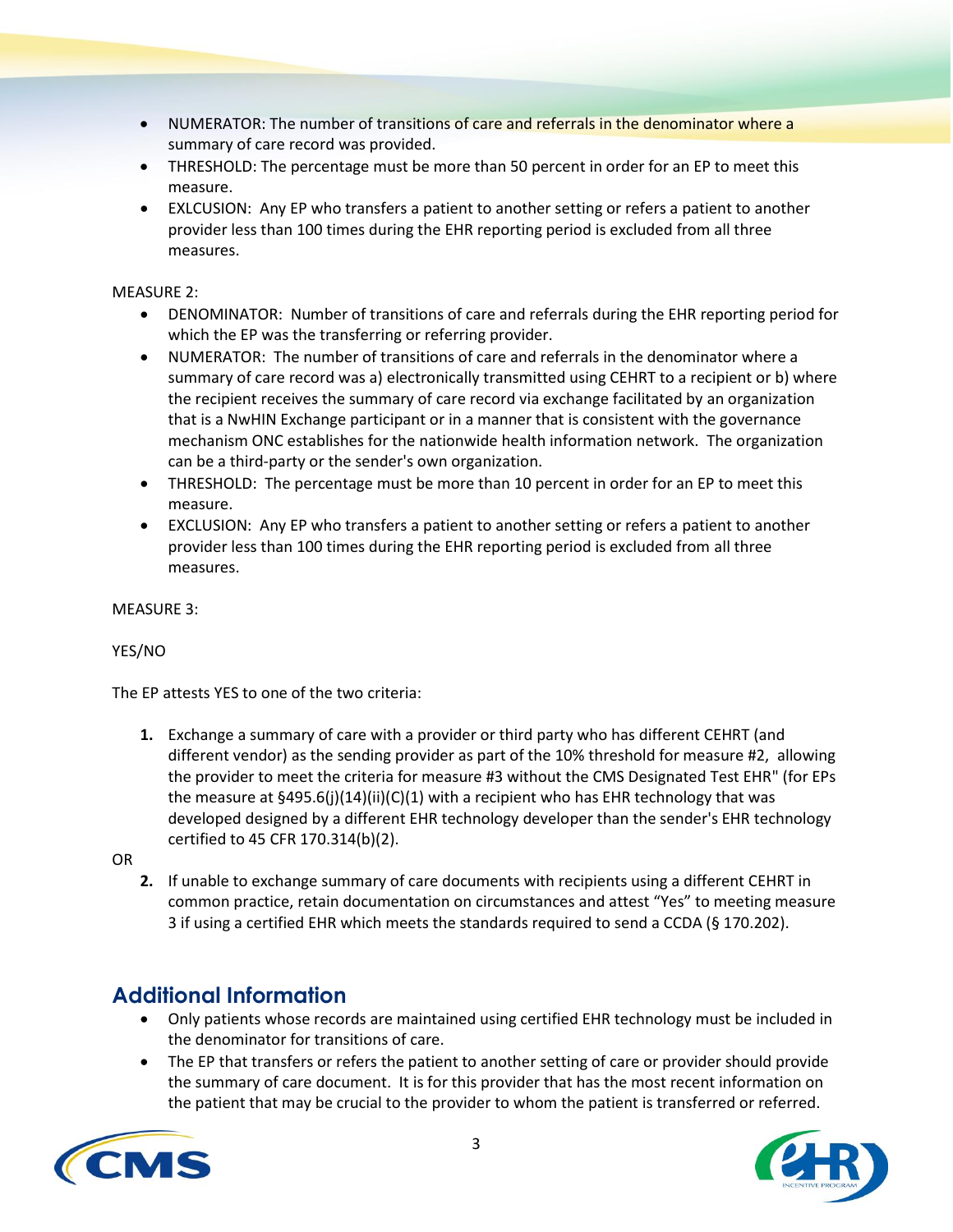- The EP can send an electronic or paper copy of the summary care record directly to the next provider or can provide it to the patient to deliver to the next provider, if the patient can reasonably expected to do so and meet Measure 1.
- If the provider to whom the referral is made or to whom the patient is transitioned to has access to the medical record maintained by the referring provider then the summary of care record would not need to be provided, and that patient must not be included in the denominator for transitions of care.
- To count in the numerator of any measure, the EP must verify these three fields for current problem list, current medication list, and current medication allergy list are not blank and include the most recent information known by the EP or hospital as of the time of generating the summary of care document.
- To clarify measure #3, some providers are able to conduct cross vendor exchanges in the normal course of meeting measure #2, therefore if cross vendor exchanges occurred for measure #2, measure 3 would already be met.
- To count in the numerator of measure 2, the summary of care record must be received by the provider to whom the sending provider is referring or transferring the patient.
- To count in the numerator of measure 2, one of the following three transmission approaches must be used:
	- $\circ$  Use of the transport standard capability required for certification. As required by ONC to meet the CEHRT definition, every EP, eligible hospital, and CAH, must have EHR technology that is capable of electronically transmitting a summary care record for transitions of care and referrals according to the primary Direct Project specification (the Applicability Statement for Secure Health Transport). Thus, EPs, eligible hospitals, or CAHs that electronically transmit summary care records using their CEHRT's "Direct" capability (natively or combined with an intermediary) would be able to count all such electronic transmissions in their numerator.
	- o Use of the SOAP-based optional transport standard capability permitted for certification. As part of certification, ONC permits EHR technology developers to voluntarily seek certification for their EHR technology's capability to perform SOAPbased electronic transmissions. EHR technology developers who take this approach would enable their customers to also use this approach to meet the measure. Thus, EPs, eligible hospitals, or CAHs that electronically transmit summary care records using their CEHRT's "SOAP-based" capability (natively or combined with an intermediary) would be able to count all of those transmissions in their numerator.
	- $\circ$  Use of CEHRT to create a summary care record in accordance with the required standard (i.e., Consolidated CDA as specified in 45 CFR 170.314(b)(2)), and the electronic transmission is accomplished through the use of an eHealth Exchange participant who enables the electronic transmission of the summary care record to its intended recipient. Thus, EPs, eligible hospitals, or CAHs who create standardized summary care records using their CEHRT and then use an eHealth Exchange participant to electronically transmit the summary care record would be able to count all of those transmissions in their numerator. [See related FAQ.](https://questions.cms.gov/faq.php?faqId=7697)
- In order to meet this objective and measure, an EP must use the capabilities and standards of CEHRT at 45 CFR 170.314(b)(1), (b)(2), (g)(1), and (g)(2).
- This exchange may be conducted outside of the EHR reporting period timeframe, but must take place no earlier than the start of the year and no later than the end of the EHR reporting year or the attestation date, whichever occurs first.



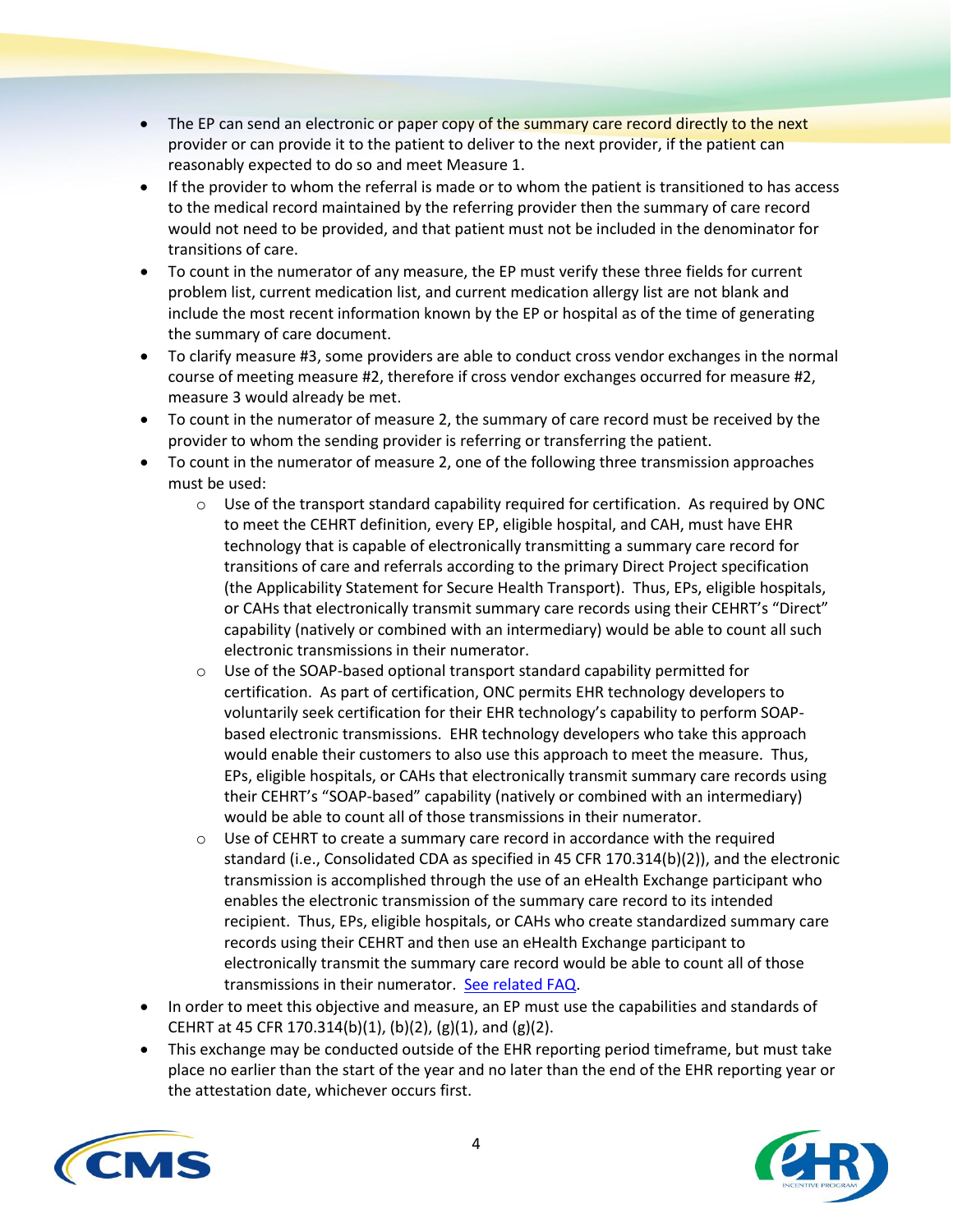## **Certification and Standards Criteria**

Below is the corresponding certification and standards criteria for electronic health record technology that supports achieving the meaningful use of this objective.

| <b>Certification Criteria*</b>                                                                                                                          |                                                                                                                                                                                                                                                                                                                                                                                                                                                                                                                                                                                                                                                                                                                                                                                                                                                                                                                                                                                                                                                                                                                                                                                                                                                                                                                                                                                                                                                                                                                                                                                                                                                                                                                                                                                   |
|---------------------------------------------------------------------------------------------------------------------------------------------------------|-----------------------------------------------------------------------------------------------------------------------------------------------------------------------------------------------------------------------------------------------------------------------------------------------------------------------------------------------------------------------------------------------------------------------------------------------------------------------------------------------------------------------------------------------------------------------------------------------------------------------------------------------------------------------------------------------------------------------------------------------------------------------------------------------------------------------------------------------------------------------------------------------------------------------------------------------------------------------------------------------------------------------------------------------------------------------------------------------------------------------------------------------------------------------------------------------------------------------------------------------------------------------------------------------------------------------------------------------------------------------------------------------------------------------------------------------------------------------------------------------------------------------------------------------------------------------------------------------------------------------------------------------------------------------------------------------------------------------------------------------------------------------------------|
| $\frac{1}{2}$ 170.314 (b) (1)<br><b>Transitions of</b><br>care - receive,<br>display, and<br>incorporate<br>transition of<br>care/referral<br>summaries | Receive. EHR technology must be able to electronically receive transition of<br>(i)<br>care/referral summaries in accordance with:<br>A. The standard specified in $\S$ 170.202(a).<br>B. Optional. The standards specified in § 170.202(a) and (b).<br>C. Optional. The standards specified in $\S$ 170.202(b) and (c).<br>Display. EHR technology must be able to electronically display in human<br>(ii)<br>readable format the data included in transition of care/referral summaries<br>received and formatted according to any of the following standards (and<br>applicable implementation specifications) specified in: § 170.205(a)(1), §<br>170.205(a)(2), and § 170.205(a)(3).<br>(iii) Incorporate. Upon receipt of a transition of care/referral summary formatted<br>according to the standard adopted at § 170.205(a)(3), EHR technology must<br>be able to:<br>A. Correct patient. Demonstrate that the transition of care/referral<br>summary received is or can be properly matched to the correct patient.<br>Data incorporation. Electronically incorporate the following data<br>В.<br>expressed according to the specified standard(s):<br>Medications. At a minimum, the version of the standard specified in §<br>170.207(d)(2);<br>Problems. At a minimum, the version of the standard specified in §<br>٠<br>170.207(a)(3);<br>Medication allergies. At a minimum, the version of the standard<br>٠<br>specified in § 170.207(d)(2).<br>C. Section views. Extract and allow for individual display each additional<br>section or sections (and the accompanying document header<br>information) that were included in a transition of care/referral summary<br>received and formatted in accordance with the standard adopted at §<br>$170.205(a)(3)$ . |
| $\sqrt{2}$ 170.314(b)(2)<br><b>Transitions of</b><br>care - create<br>and transmit<br>transition of<br>care/referral<br>summaries                       | Create. Enable a user to electronically create a transition of care/referral<br>(i)<br>summary formatted according to the standard adopted at § 170.205(a)(3)<br>that includes, at a minimum, the Common MU Data Set and the following<br>data expressed, where applicable, according to the specified standard(s):<br>A. Encounter diagnoses. The standard specified in § 170.207(i) or, at a<br>minimum, the version of the standard specified $\S$ 170.207(a)(3);<br>Immunizations. The standard specified in § 170.207(e)(2);<br>В.<br>Cognitive status;<br>C.<br>Functional status; and<br>D.<br>E.<br>Ambulatory setting only. The reason for referral; and referring or<br>transitioning provider's name and office contact information.<br>Inpatient setting only. Discharge instructions.<br>F.                                                                                                                                                                                                                                                                                                                                                                                                                                                                                                                                                                                                                                                                                                                                                                                                                                                                                                                                                                          |



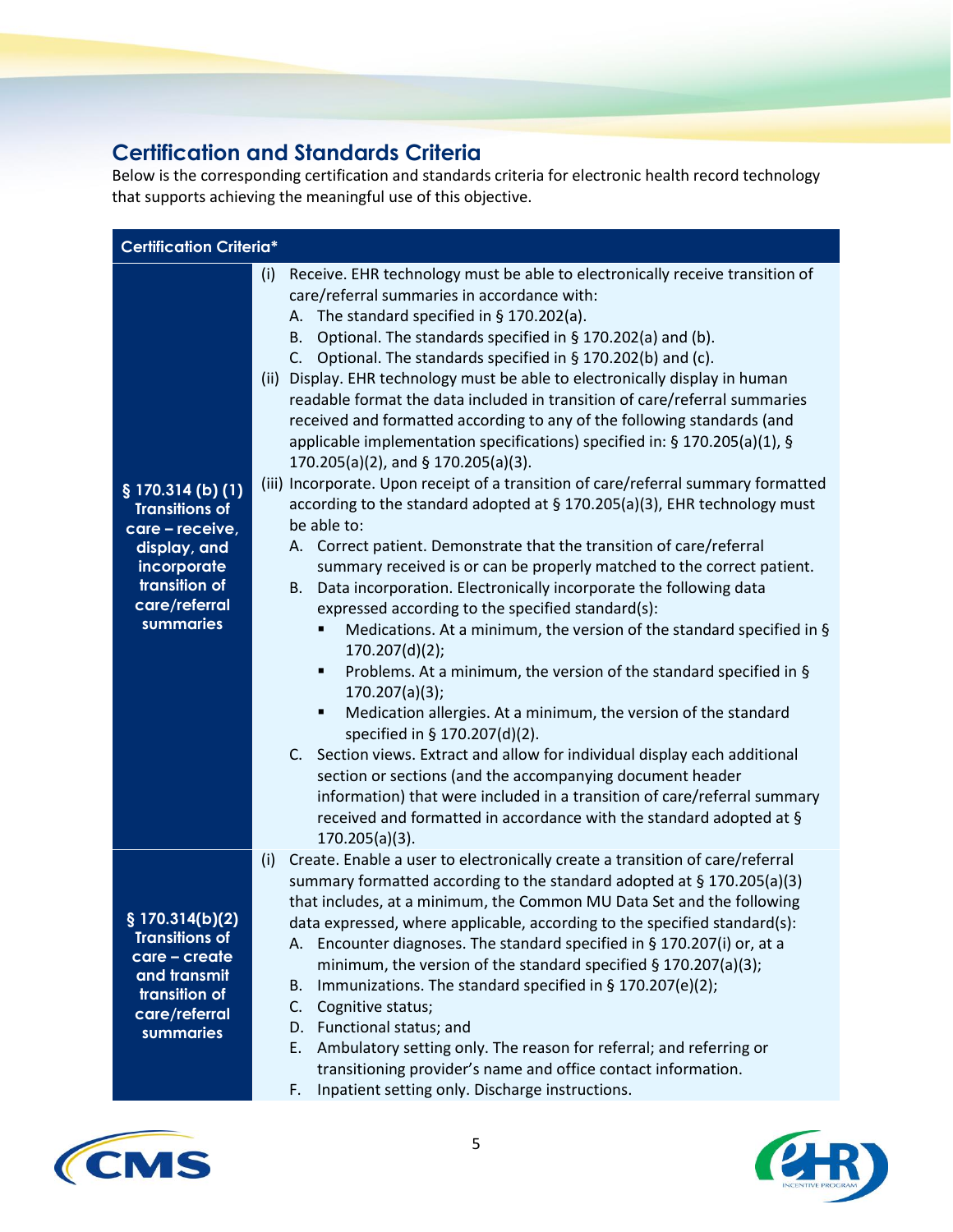|                                                                  | Transmit. Enable a user to electronically transmit the transition of<br>(ii)<br>care/referral summary created in paragraph (b)(2)(i) of this section in<br>accordance with:<br>A. The standard specified in $\S$ 170.202(a).<br>B. Optional. The standards specified in $\S$ 170.202(a) and (b).<br>C. Optional. The standards specified in $\S$ 170.202(b) and (c).                                                         |
|------------------------------------------------------------------|------------------------------------------------------------------------------------------------------------------------------------------------------------------------------------------------------------------------------------------------------------------------------------------------------------------------------------------------------------------------------------------------------------------------------|
| § 170.314(a)(5)<br><b>Problem list</b>                           | Enable a user to electronically record, change, and access a patient's problem list:<br>Ambulatory setting. Over multiple encounters in accordance with, at a<br>(i)<br>minimum, the version of the standard specified in $\S$ 170.207(a)(3); or<br>(ii) Inpatient setting. For the duration of an entire hospitalization in accordance<br>with, at a minimum, the version of the standard specified in $\S 170.207(a)(3)$ . |
| § 170.314(a)(6)<br><b>Medication list</b>                        | Enable a user to electronically record, change, and access a patient's active<br>medication list as well as medication history.                                                                                                                                                                                                                                                                                              |
| $\frac{1}{2}$ 170.314(a)(7)<br><b>Medication</b><br>allergy list | Enable a user to electronically record, change, and access a patient's active<br>medication allergy list as well as medication allergy history:<br>Ambulatory setting. Over multiple encounters; or<br>(i)<br>Inpatient setting. For the duration of an entire hospitalization.<br>(ii)                                                                                                                                      |

*\*Depending on the type of certification issued to the EHR technology, it will also have been certified to the certification criterion adopted at 45 CFR 170.314 (g)(1), (g)(2), or both, in order to assist in the calculation of this meaningful use measure.* 

*Additional certification criteria may apply. Review th[e ONC 2014 Edition EHR Certification Criteria Grid](http://www.healthit.gov/sites/default/files/2014editionehrcertificationcriteria_mustage2.pdf)  [Mapped to Meaningful Use Stage 2](http://www.healthit.gov/sites/default/files/2014editionehrcertificationcriteria_mustage2.pdf) for more information.* 

| <b>Standards Criteria</b>                              |                                                                                                                                                |
|--------------------------------------------------------|------------------------------------------------------------------------------------------------------------------------------------------------|
| § 170.202(a)<br><b>Transport</b><br><b>standards</b>   | ONC Applicability Statement for Secure Health Transport (incorporated by<br>reference in § 170.299).                                           |
| $§$ 170.202(b)<br><b>Transport</b><br><b>standards</b> | ONC XDR and XDM for Direct Messaging Specification (incorporated by reference<br>in § 170.299).                                                |
| § 170.202(c)<br><b>Transport</b><br><b>standards</b>   | ONC Transport and Security Specification (incorporated by reference in §<br>170.299).                                                          |
| $\S$ 170.205(a)(1)                                     | HL7 Implementation Guide for CDA® Release 2, CCD. Implementation<br>specifications: HITSP Summary Documents Using HL7 CCD Component HITSP/C32. |